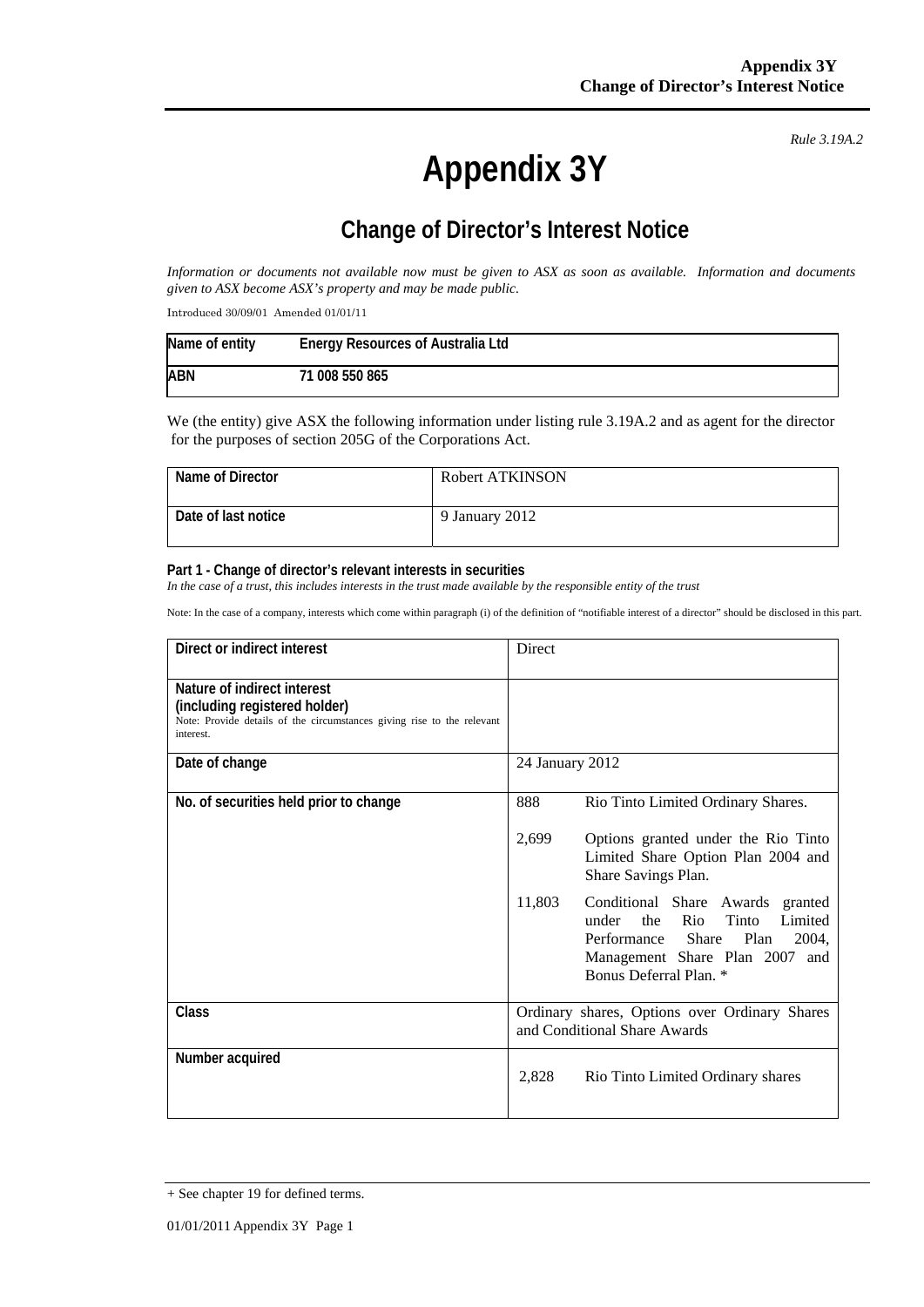| Number disposed                                                                                                                                                         | 2,828 | Conditional Share Awards vested.                                                                                                                                                                                                                                |
|-------------------------------------------------------------------------------------------------------------------------------------------------------------------------|-------|-----------------------------------------------------------------------------------------------------------------------------------------------------------------------------------------------------------------------------------------------------------------|
|                                                                                                                                                                         | 2,828 | Rio Tinto Limited Ordinary shares                                                                                                                                                                                                                               |
| Value/Consideration<br>Note: If consideration is non-cash, provide details and estimated<br>valuation                                                                   |       | See "Nature of Change" below.                                                                                                                                                                                                                                   |
| No. of securities held after change                                                                                                                                     | 888   | Rio Tinto Limited Ordinary Shares.                                                                                                                                                                                                                              |
|                                                                                                                                                                         | 2,699 | Options granted under the Rio Tinto<br>Limited Share Option Plan 2004 and<br>Share Savings Plan.                                                                                                                                                                |
|                                                                                                                                                                         | 8,975 | Conditional Share Awards<br>granted<br>Tinto<br>Limited<br>under<br>the<br>Rio<br>Share<br>Plan<br>2004,<br>Performance<br>Management Share Plan 2007<br>and<br>Bonus Deferral Plan. *                                                                          |
| Nature of change<br>Example: on-market trade, off-market trade, exercise of options, issue of<br>securities under dividend reinvestment plan, participation in buy-back | 2,828 | Conditional Share<br>Awards<br>granted<br>Rio<br>Tinto<br>Limited<br>under<br>the<br>Management Share Plan 2007 vested at<br>no cost and the resultant Rio Tinto<br>Limited Ordinary shares were sold on<br>24 January 2012 at an average price of<br>A\$68.20. |

\* In addition, in accordance with the rules of the Bonus Deferral Plan and Management Share Plan upon vesting Mr Atkinson may receive additional Rio Tinto Limited ordinary shares in lieu of dividends that would have been paid to him in the period from grant on the base number of shares the subject of the Conditional Share Award that vest.

## **Part 2 – Change of director's interests in contracts**

Note: In the case of a company, interests which come within paragraph (ii) of the definition of "notifiable interest of a director" should be disclosed in this part.

| Detail of contract                                                                                                                                                          | N/A |  |
|-----------------------------------------------------------------------------------------------------------------------------------------------------------------------------|-----|--|
| Nature of interest                                                                                                                                                          | N/A |  |
| Name of registered holder<br>(if issued securities)                                                                                                                         | N/A |  |
| Date of change                                                                                                                                                              | N/A |  |
| No. and class of securities to which interest<br>related prior to change<br>Note: Details are only required for a contract in relation to which the<br>interest has changed | N/A |  |
| Interest acquired                                                                                                                                                           | N/A |  |

<sup>+</sup> See chapter 19 for defined terms.